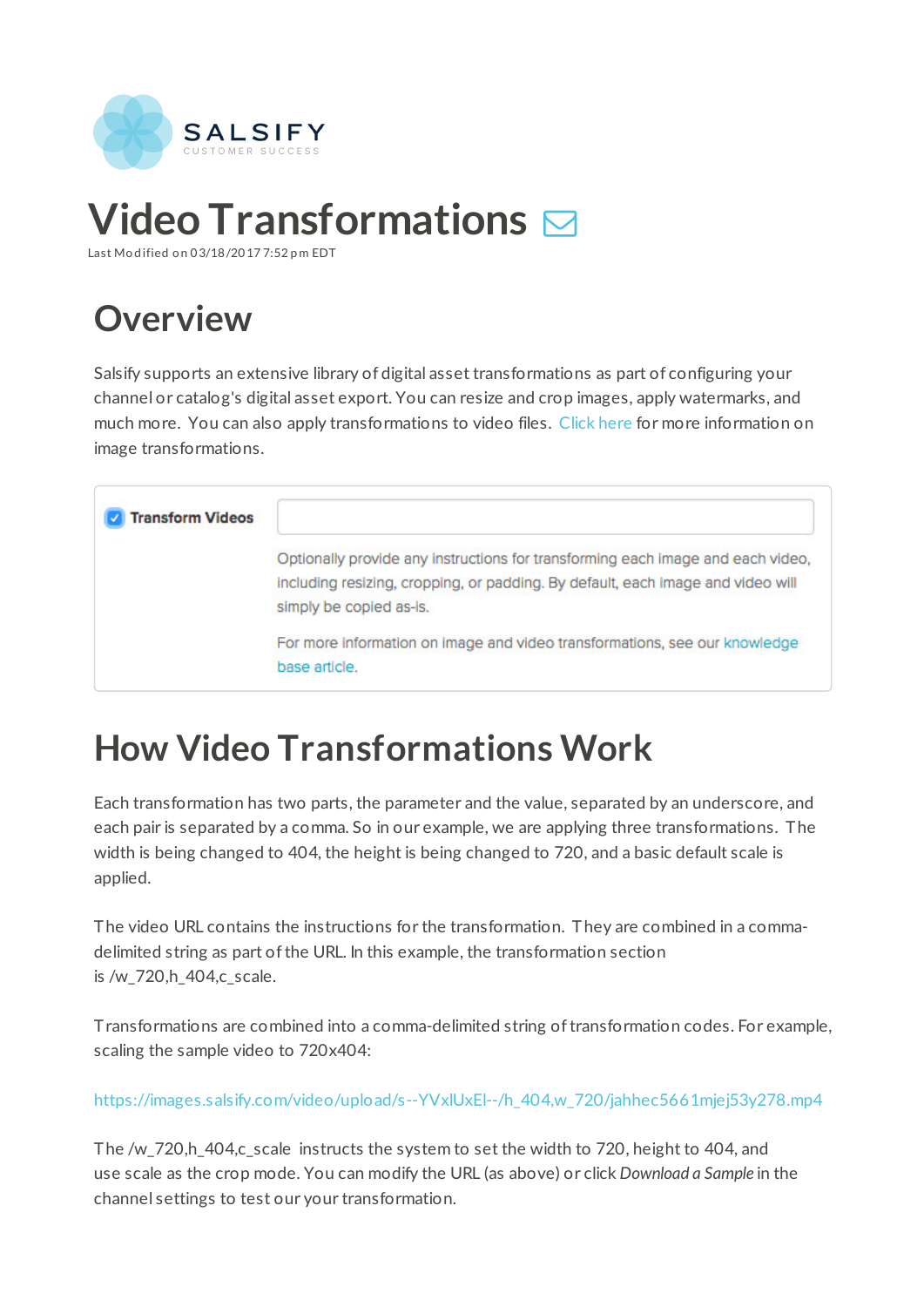For example, if you remove the transformation string from the URL and paste the resulting URL into your browser, you'll see the original size.

### https://images.salsify.com/video/upload/s--YVxlUxEl--/jahhec5661mjej53y278.mp4

You can apply the transformations in the table below to the example image to see how it changes.

See the Reference section below for all of the available options. Click the name of the section in the list below to skip to the section in the table you're interested in:

Resizing and Cropping Rotating Videos Video Settings Video Effects Video Flags Audio Settings Animations Adding Overlays Offset Parameters for Trimming and Overlays

### **Video Transformations Reference**

| <b>URL Parameter</b>                | <b>Value</b>     | <b>Description</b>                                           |
|-------------------------------------|------------------|--------------------------------------------------------------|
| <b>Resizing and cropping videos</b> |                  |                                                              |
| W                                   | Integer or float | The required width of a<br>transformed video.                |
|                                     | 80               | An integer value resizing<br>width to 80 pixels.             |
|                                     | 0.2              | A float value resizing video to<br>20% of its original size. |
| h                                   | Integer or float | The required height of a<br>transformed video.               |
|                                     | 40               | An integer value resizing<br>height to 40 pixels.            |
|                                     | 0.3              | A float value resizing video to<br>30% of its original size. |
| C                                   | <b>String</b>    | A crop mode that determines                                  |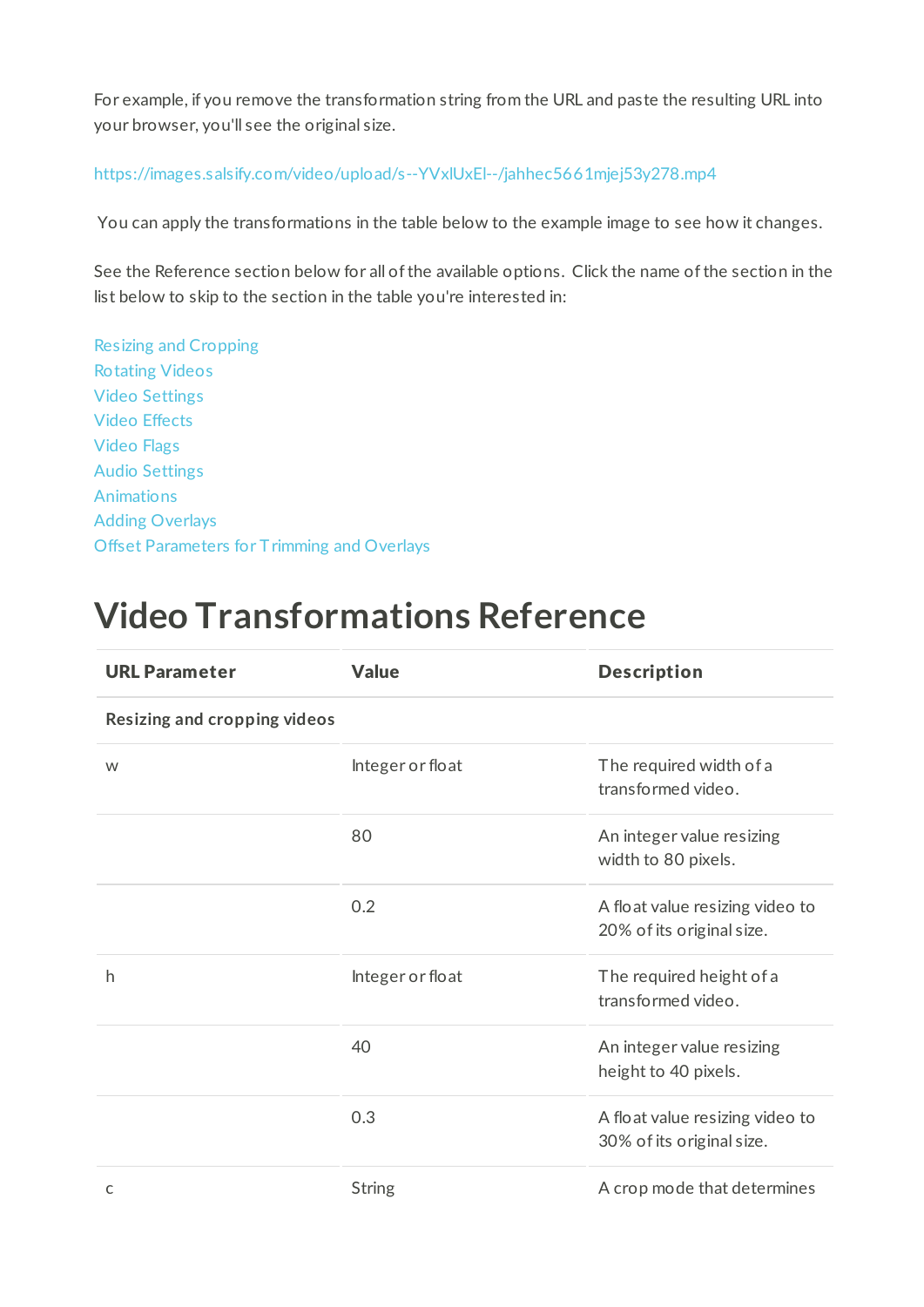|       | how to transform the video<br>for fitting into the desired<br>width & height dimensions.                                                                                                                                                                                    |
|-------|-----------------------------------------------------------------------------------------------------------------------------------------------------------------------------------------------------------------------------------------------------------------------------|
| scale | Change the size of the video<br>to match the given width<br>and/or height. All original<br>video parts will be visible and<br>are stretched if necessary to<br>fill the new dimensions, This is<br>the default cropping mode.                                               |
| fill  | Create a video with the exact<br>given width and height while<br>retaining original proportions.<br>Uses only a portion of the<br>original video that fills the<br>given dimensions.                                                                                        |
| fit   | Change video size to fit in the<br>given width and height while<br>retaining original proportions.<br>All original video parts are<br>visible and the resulting image<br>will fit in the given dimensions,<br>maintaining aspect ratio and<br>scaling up or down as needed. |
| limit | Used for creating a video that<br>does not exceed the given<br>width or height while retaining<br>original proportions. All<br>original video parts are visible<br>and scaled down if needed.                                                                               |
| pad   | Scale the video up or down as<br>needed to fit in the given<br>width and height while<br>retaining original proportions.<br>Padding will be added if the<br>original video proportions do<br>not match the required ones.                                                   |
| lpad  | Same as the 'pad' mode but<br>doesn't scale the video up if<br>your requested dimensions<br>are larger than the original                                                                                                                                                    |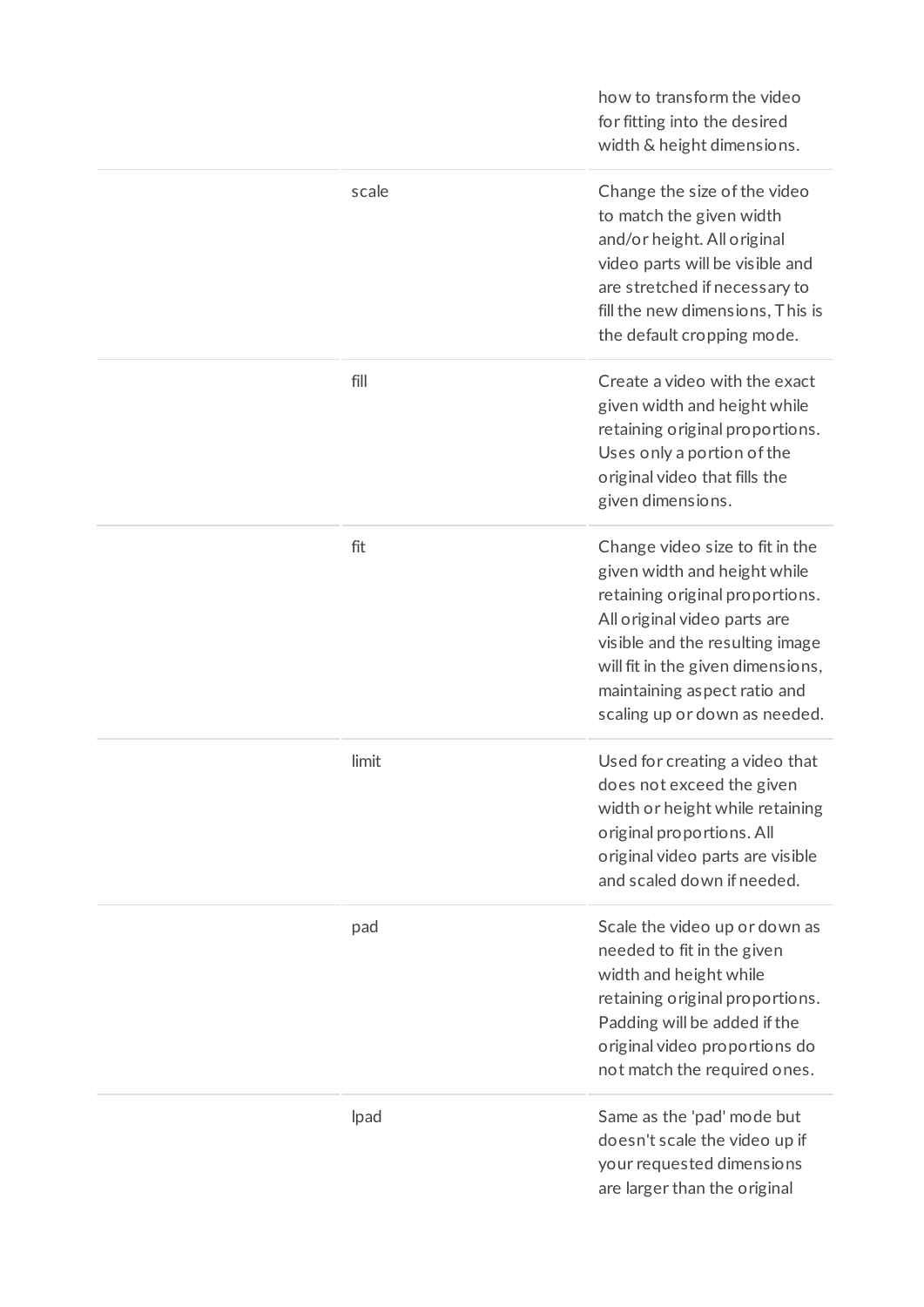|    |                 | video's.                                                                                                                                                                                                                                                                         |
|----|-----------------|----------------------------------------------------------------------------------------------------------------------------------------------------------------------------------------------------------------------------------------------------------------------------------|
|    | crop            | Used to extract a given width<br>and height out of the original<br>video. The original<br>proportions are retained and<br>so is the size of the graphics.<br>Used together with x and y<br>coordinates for specifying the<br>section to crop (or with the<br>gravity parameter). |
| ar | String or float | Resizes the video to a new<br>aspect ratio.                                                                                                                                                                                                                                      |
|    | 4:3             | A string value in the form a:b,<br>where a is the width and b is<br>the height. The example value<br>resizes the aspect ratio to 4/3.                                                                                                                                            |
|    | 2.5             | A decimal value representing<br>the width divided by the<br>height. The example value<br>resizes the aspect ratio to 5/2.                                                                                                                                                        |
| g  | <b>String</b>   | Decides which part of the<br>video to keep while 'crop',<br>'pad' and 'fill' crop modes are<br>used. For overlays, this<br>decides where to place the<br>overlay.                                                                                                                |
|    | north_west      | North west corner (top left).                                                                                                                                                                                                                                                    |
|    | north           | North center part (top center).                                                                                                                                                                                                                                                  |
|    | north_east      | North east corner (top right).                                                                                                                                                                                                                                                   |
|    | west            | Middle west part (left).                                                                                                                                                                                                                                                         |
|    | center          | The center of the video<br>(default value).                                                                                                                                                                                                                                      |
|    | east            | Middle east part (right).                                                                                                                                                                                                                                                        |
|    | south_west      | South west corner (bottom<br>left).                                                                                                                                                                                                                                              |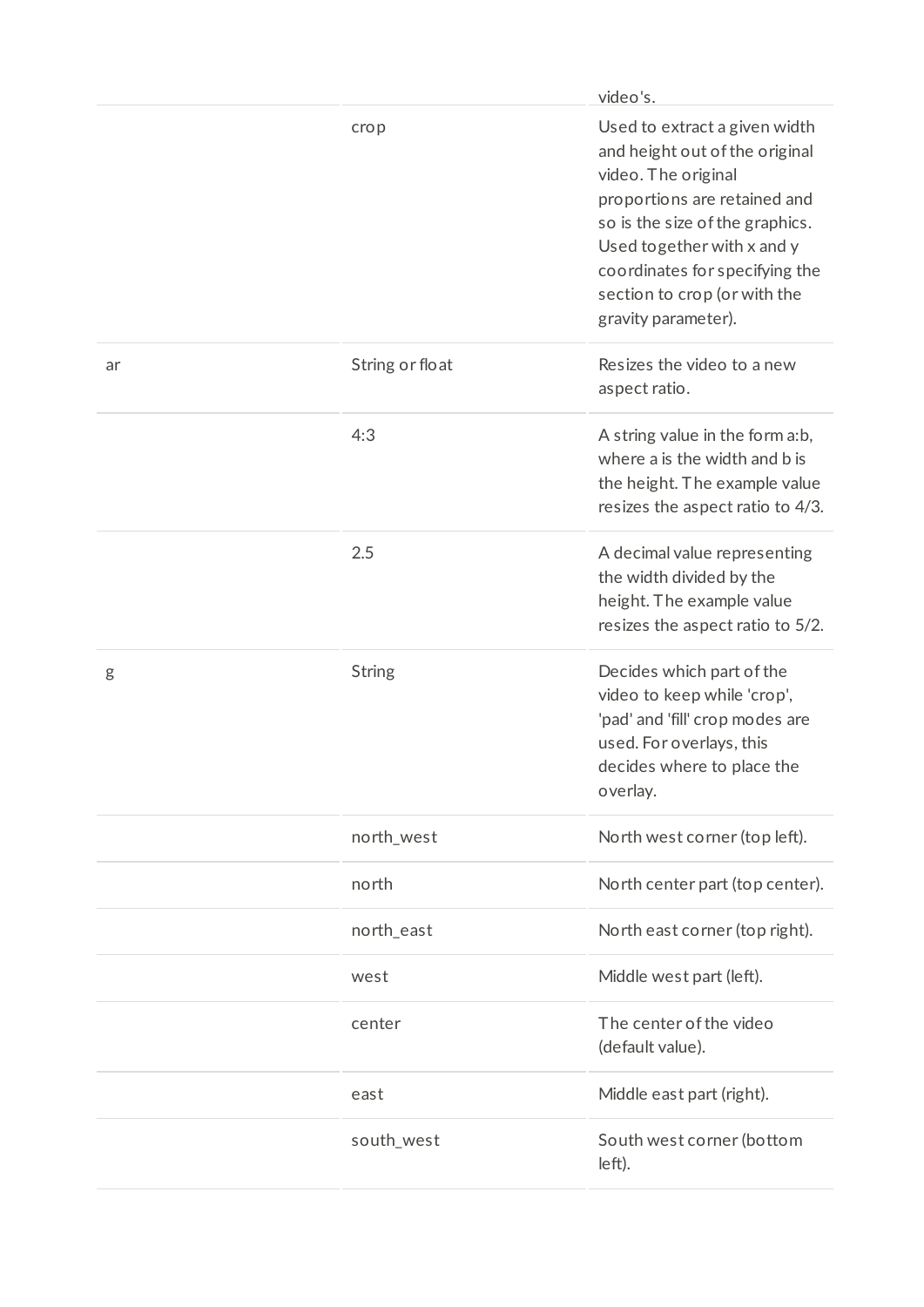|                        | south         | South center part (bottom<br>center).                                                                                                 |
|------------------------|---------------|---------------------------------------------------------------------------------------------------------------------------------------|
|                        | south_east    | South east corner (bottom<br>right).                                                                                                  |
| b                      | <b>String</b> | Defines the background color<br>to use in the case of padding.                                                                        |
|                        | blue          | Fill the background with a<br>named color.                                                                                            |
|                        | rgb:9090ff    | Fill the background with the<br>color defined by a RGB hex<br>triplet. Client libraries support<br>a # shortcut (e.g. #9090ff).       |
|                        | rgb:999       | Fill the background with the<br>color defined by a 3 character<br>RGB value. Client libraries<br>support a # shortcut (e.g.<br>#999). |
| <b>Rotating videos</b> |               |                                                                                                                                       |
| a                      | Integer       | Rotate a video by the given<br>degrees.                                                                                               |
|                        | 90            | Rotate video by 90 degrees<br>clockwise.                                                                                              |
|                        | $-20$         | Rotate video by 20 degrees<br>counterclockwise.                                                                                       |
| <b>Video Settings</b>  |               |                                                                                                                                       |
| f (or file extension)  | <b>String</b> | Format conversion to the<br>given web format while<br>normalizing and optimizing for<br>web and mobile viewing.                       |
|                        | webm          | Convert a video to the WebM<br>format.                                                                                                |
|                        | mp4           | Convert a video to the MP4<br>format.                                                                                                 |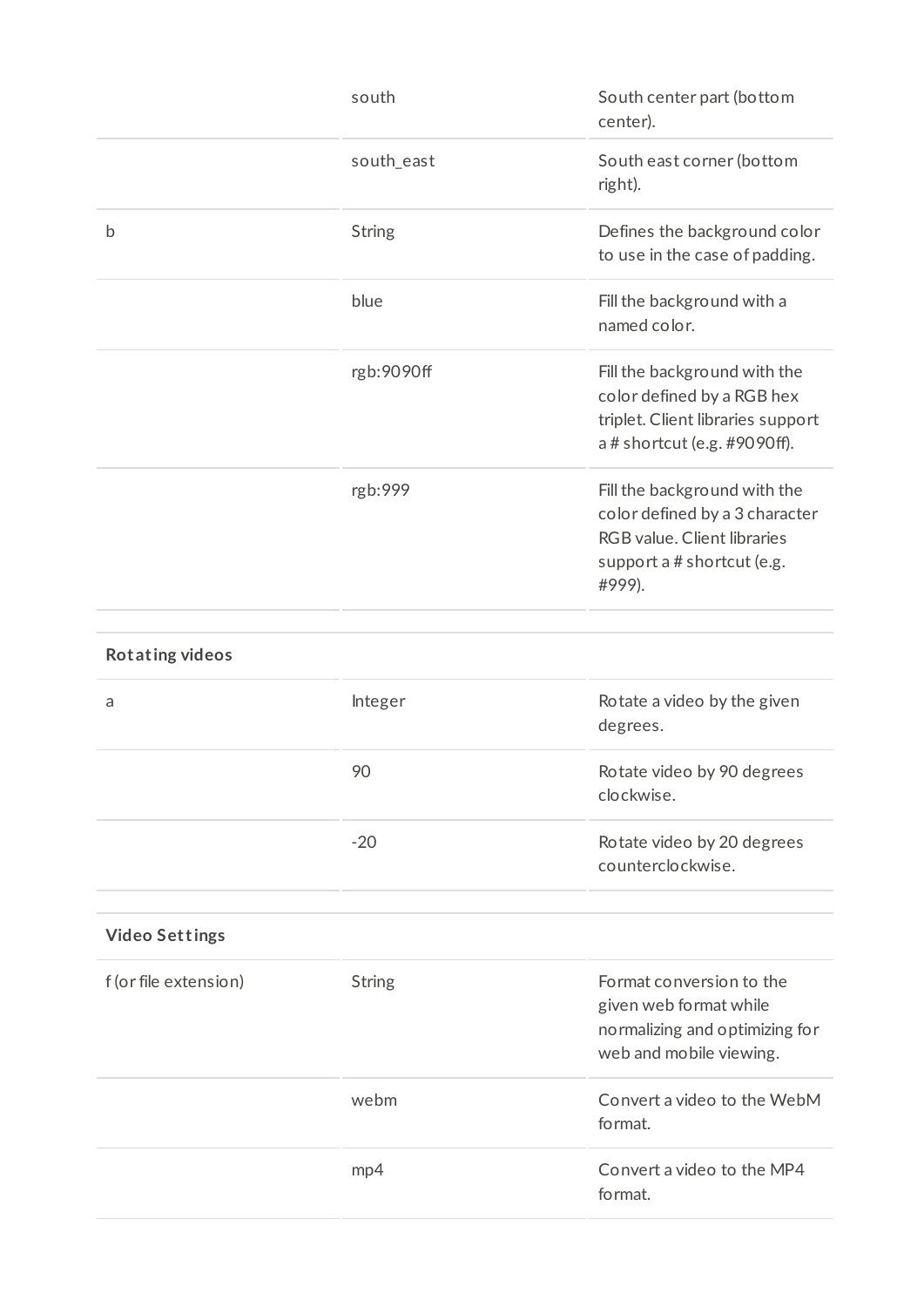|    | ogv           | Convert a video to the OGV<br>format.                                                                                                                    |
|----|---------------|----------------------------------------------------------------------------------------------------------------------------------------------------------|
|    | flv           | Convert a video to the FLV<br>format.                                                                                                                    |
|    | m3u8          | Create the index and fragment<br>files necessary for HTTP Live<br>Streaming (HLS).                                                                       |
| VC | <b>String</b> | Select the video codec and<br>control the video content of<br>the profile used (the profile<br>mainly controls which<br>devices/browsers to<br>support). |
|    | auto          | Normalize and optimize the<br>video for web viewing with<br>default settings. Default<br>settings applied for each<br>format:                            |
|    |               | MP4                                                                                                                                                      |
|    |               | Video codec: h264, profile:<br>baseline, quality: 70, audio<br>codec: aac, audio frequency:<br>22050.                                                    |
|    |               | <b>WebM</b>                                                                                                                                              |
|    |               | Video codec: vp8, quality: 70,<br>audio codec: vorbis, audio<br>frequency: 22050.                                                                        |
|    |               | <b>OGV</b>                                                                                                                                               |
|    |               |                                                                                                                                                          |

Video codec: theora, quality: 70, audio codec: vorbis, audio frequency: 22050.

**FLV**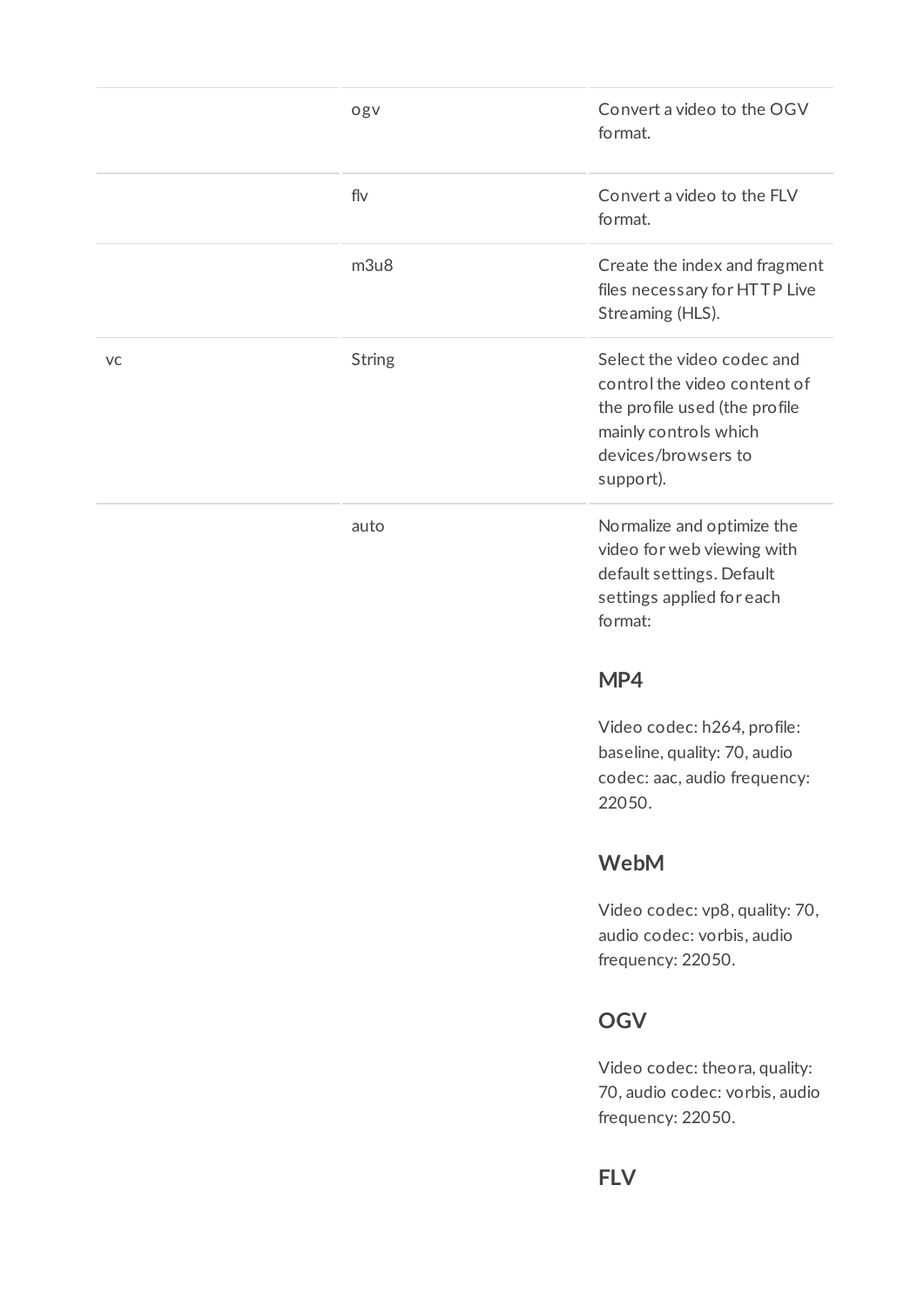Video codec: h264, profile: high, quality: 70, audio codec: aac, audio frequency: 22050. [::[]] Specific values to apply for video codec, profile and level. Examples: h264:baseline  $\cdot$  h264 h264:baseline:3.1 q and Integer control the video quality. 1 is the lowest quality and 100 is the highest. Reducing quality generates videos smaller in file size. See the video codec parameter for the default values for each format. 50 Generate a video using a low quality of 50. br Integer or String Advanced control of video bit rate in bits per second. 200000 Integer number of bits per second. 500k String supporting 'k' and 'm' for kilobits and megabits respectively e.g., '500k' or '1m'. The 'k' and 'm' are supported on the server-side. **Video Effect s**

| e | String: Integer | Apply a filter or an effect on a<br>video. The value includes the<br>name of the effect and an<br>additional parameter that<br>controls the behavior of the<br>specific effect. |
|---|-----------------|---------------------------------------------------------------------------------------------------------------------------------------------------------------------------------|
|   | accelerate: 100 | Speeds up the video playback<br>speed by %100. A negative                                                                                                                       |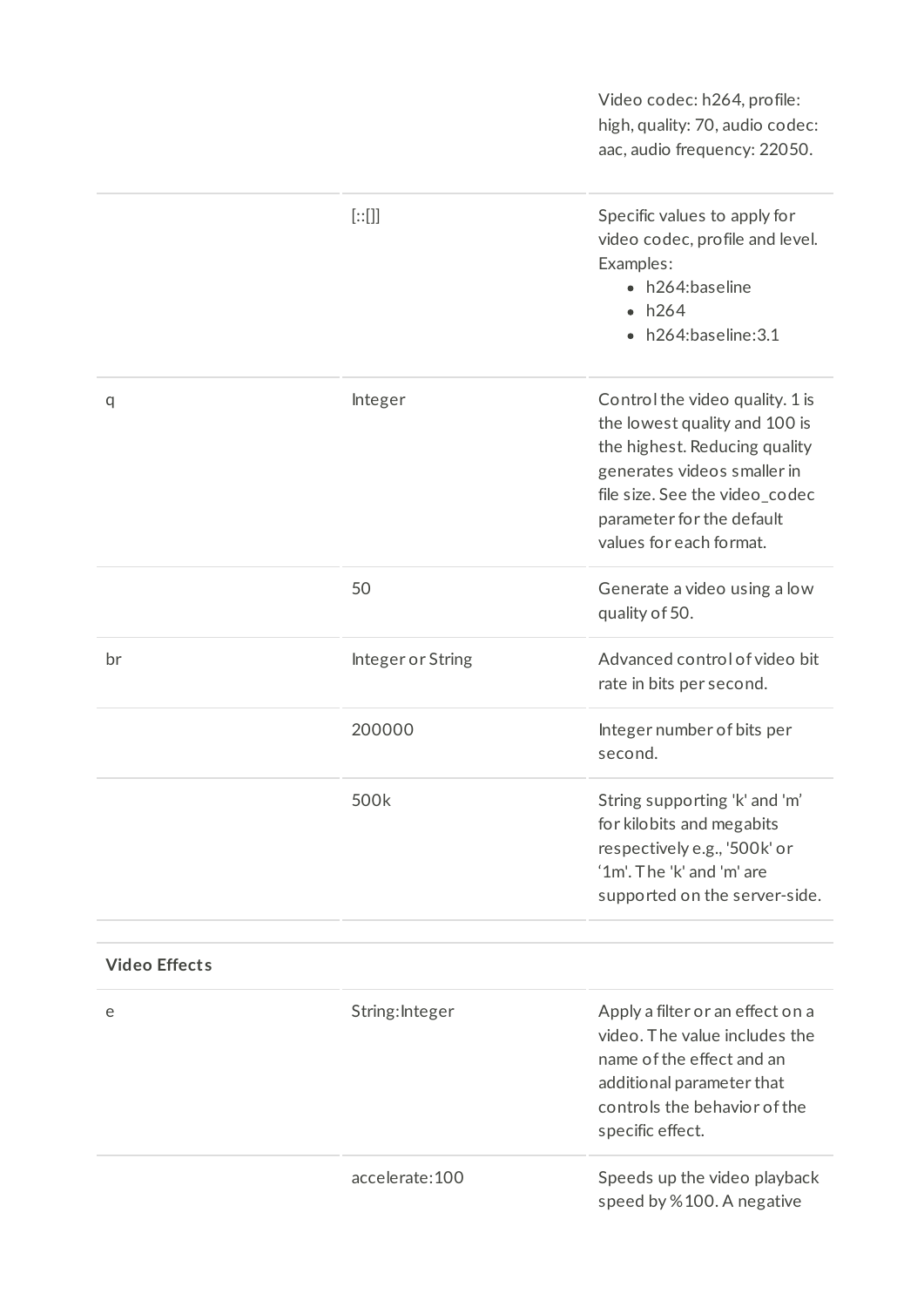|                    |                | value would slow down the<br>playback speed (Range: -50 to<br>100 Default: 0).                                                                                                          |
|--------------------|----------------|-----------------------------------------------------------------------------------------------------------------------------------------------------------------------------------------|
|                    | noise:10       | Adds 10% visual noise to the<br>video, visible as a random<br>flicker of "dots" or "snow"<br>(Range: 0 to 100 Default: 0).                                                              |
|                    | deshake:32     | Remove small motion shifts<br>from the video with a<br>maximum extent of movement<br>in the horizontal and vertical<br>direction of 32 pixels (Range:<br>16, 32, 48 or 64 Default: 16). |
|                    | fade: 2000     | Fade in to the beginning of<br>the video over 2000<br>milliseconds. A negative value<br>would fade out at the end of<br>the video (Default: 1000).                                      |
|                    | contrast:50    | Increase the contrast by 50.                                                                                                                                                            |
|                    | brightness: 30 | Increase the brightness by 30.                                                                                                                                                          |
|                    | saturation:-20 | Decrease the saturation by<br>20.                                                                                                                                                       |
|                    | gamma:15       | Increase the gamma by 15.                                                                                                                                                               |
|                    | vignette: 40   | Apply a vignette effect with a<br>value of 40.                                                                                                                                          |
|                    | volume: 70     | Increase the volume by 70%.                                                                                                                                                             |
|                    | reverse        | Play the video or audio file in<br>reverse.                                                                                                                                             |
| <b>Video Flags</b> |                |                                                                                                                                                                                         |
| f                  | <b>String</b>  | Set a flag that alters the<br>default transformation<br>behavior.                                                                                                                       |
|                    | splice         | Splice the video stipulated as<br>an overlay on to the end of                                                                                                                           |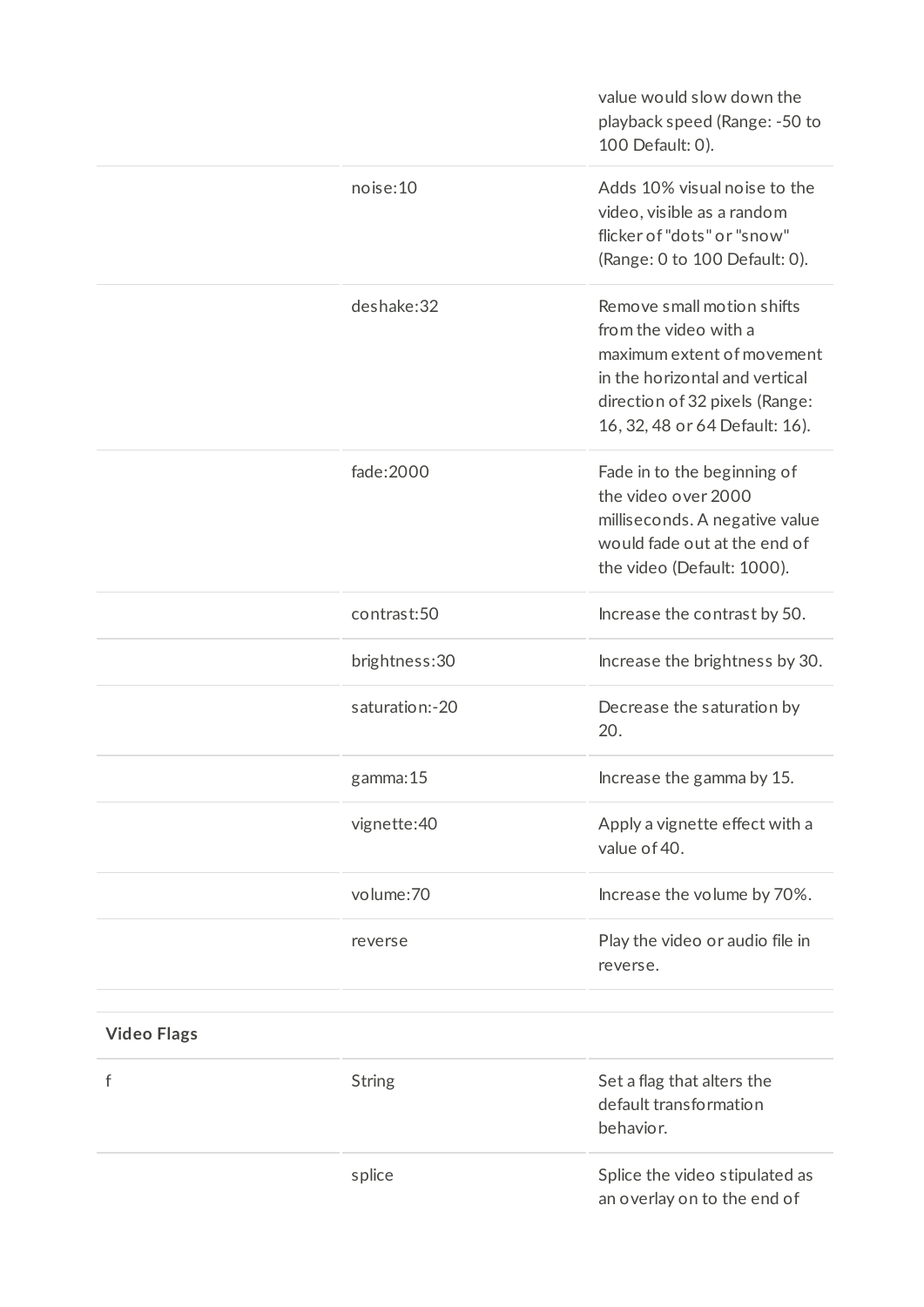|                       |               | the container video instead of<br>adding it as an overlay.                                                                                                                                 |
|-----------------------|---------------|--------------------------------------------------------------------------------------------------------------------------------------------------------------------------------------------|
|                       | layer_apply   | Apply all chained<br>transformations, until a<br>transformation component<br>that includes this flag, on the<br>last added overlay instead of<br>applying them on the<br>containing video. |
|                       | no_stream     | Don't stream a video that is<br>currently being generated on<br>the fly. Wait until the video is<br>fully generated.                                                                       |
|                       | truncate_ts   | Truncate (trim) a video file<br>according to the included<br>metadata (relevant only where<br>the metadata includes a<br>directive to play only a section<br>of the video).                |
|                       | waveform      | Create a waveform image (in<br>the format specified by the file<br>extension) from the audio or<br>video file.                                                                             |
| <b>Audio Settings</b> |               |                                                                                                                                                                                            |
| ac                    | <b>String</b> | Control the audio codec or<br>remove the audio channel                                                                                                                                     |
|                       | none          | Remove audio channel                                                                                                                                                                       |
|                       | aac           | Set audio codec to aac (mp4<br>or flv only)                                                                                                                                                |
|                       | vorbis        | Set audio codec to vorbis<br>(ogv or webm only)                                                                                                                                            |
|                       | mp3           | Set audio codec to mp3 (mp4<br>or flv only)                                                                                                                                                |
| af                    | Integer       | Control audio sample<br>frequency.                                                                                                                                                         |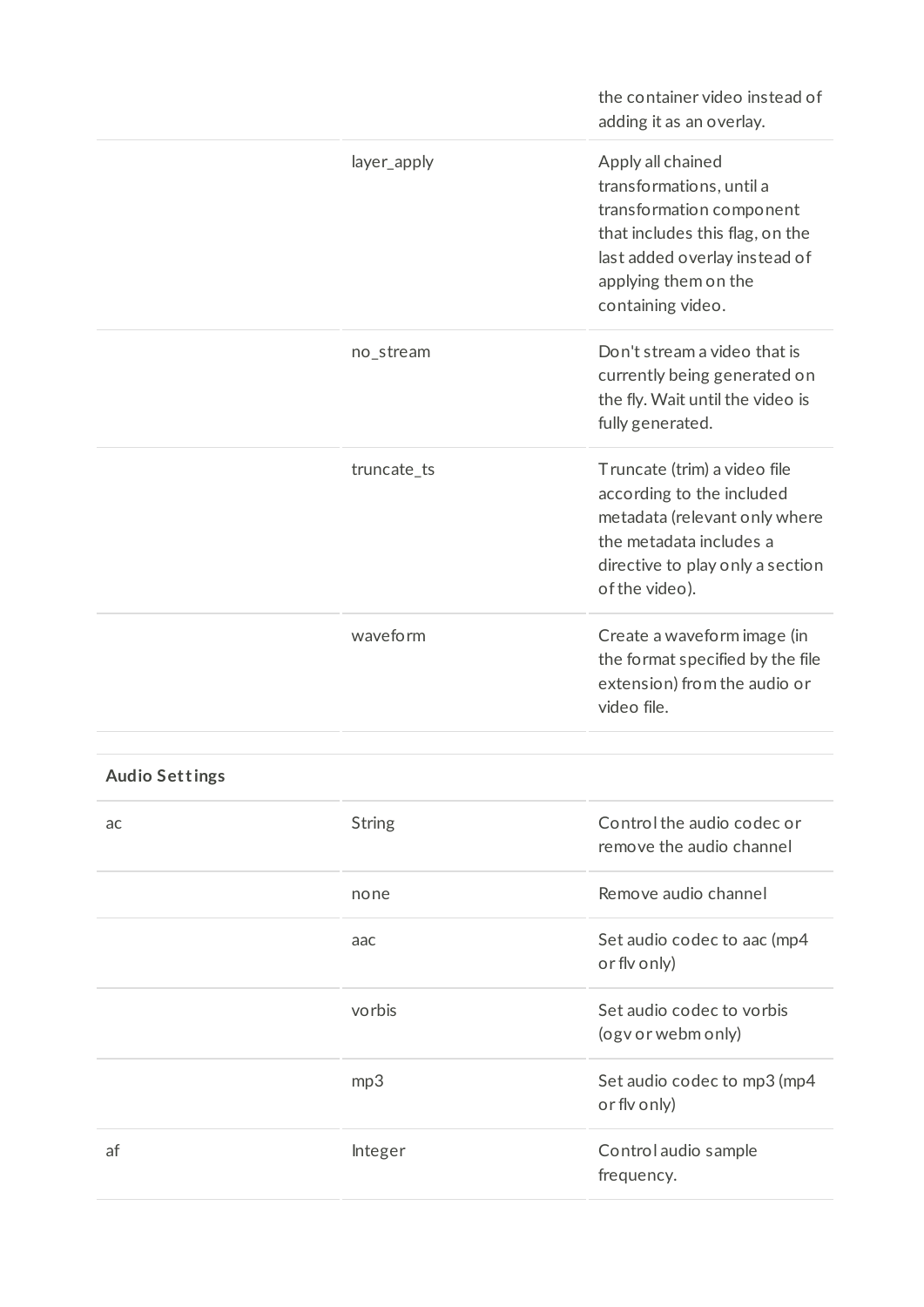44100 This parameter represents an integer value in Hz and can only take one ofthe following values: 8000, 11025, 16000, 22050, 32000, 37800, 44056, 44100, 47250, 48000, 88200, 96000, 176400 or 192000.

#### **Animated GIFs and animated WebPs**

| VS | Integer or String | Relevant for conversion of<br>video to animated GIF or<br>WebP. If not specified, the<br>resulting GIF or WebP<br>samples the whole video (up<br>to 400 frames, at up to 10<br>frames per second). By default<br>the duration of the animated<br>image is the same as the<br>duration of the video, no<br>matter how many frames are<br>sampled from the original<br>video (use the delay<br>parameter to adjust the<br>amount of time between<br>frames). |
|----|-------------------|------------------------------------------------------------------------------------------------------------------------------------------------------------------------------------------------------------------------------------------------------------------------------------------------------------------------------------------------------------------------------------------------------------------------------------------------------------|
|    | 20                | Integer - The total number of<br>frames to sample from the<br>original video. The frames are<br>spread out over the length of<br>the video, e.g. 20 takes one<br>frame every 5%.                                                                                                                                                                                                                                                                           |
|    | '2.3s'            | String - The number of<br>seconds between each frame<br>to sample from the original<br>video. e.g. 2.3s takes one<br>frame every 2.3 seconds.                                                                                                                                                                                                                                                                                                              |
| dl | Integer           | Controls the time delay<br>between the frames of an<br>animated image, in<br>milliseconds.                                                                                                                                                                                                                                                                                                                                                                 |
|    | 20                | Sets the delay between                                                                                                                                                                                                                                                                                                                                                                                                                                     |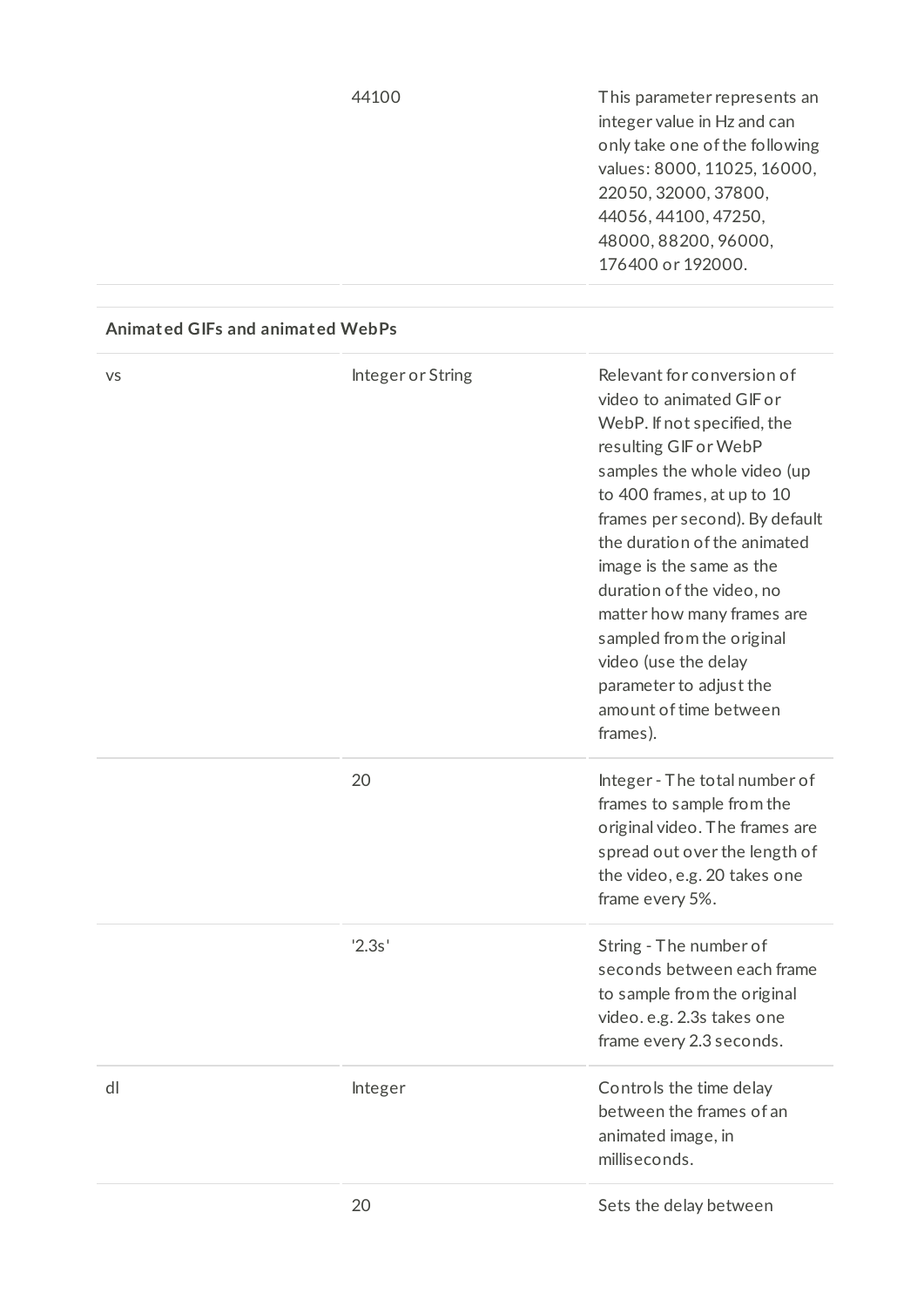frames of the animated image to 20 milliseconds.

| Adding overlays |                               |                                                                                                                                                                                                                                                                                                     |
|-----------------|-------------------------------|-----------------------------------------------------------------------------------------------------------------------------------------------------------------------------------------------------------------------------------------------------------------------------------------------------|
| I               | <b>String</b>                 | Add an overlay over the base<br>video. You can control the<br>dimension and position of the<br>overlay using the width,<br>height, x, y and gravity<br>parameters. The string<br>identifier is the public ID of an<br>uploaded image you want to<br>overlay or one of the special<br>overlay types. |
|                 | badge                         | Add the overlay of an<br>uploaded image with the<br>public ID 'badge'.                                                                                                                                                                                                                              |
|                 | text:Roboto_30p:Hello World   | Add a 'Hello World' text<br>overlay using the Roboto font<br>and 30px size characters.                                                                                                                                                                                                              |
|                 | subtitles:sample.srt          | Add subtitles as specified in<br>the 'sample.srt' file to the<br>video.                                                                                                                                                                                                                             |
|                 | subtitles:arial_20:sample.srt | Add subtitles in 20 pixel Arial<br>font as specified in<br>'sample.srt'.                                                                                                                                                                                                                            |
|                 | lut:lut_name.3dl              | Apply the specified 3D LUT<br>file to the video.                                                                                                                                                                                                                                                    |
|                 | video:dog                     | Add the overlay of an<br>uploaded video with the<br>public ID 'dog'.                                                                                                                                                                                                                                |

#### **Adding overlays**

### **Offset parameters for Trimming and Overlays**

so Float or string Constructure Construction of the Construction of the Float or string Construction of the Construction of the Construction of the Construction of the Construction of the Construction of the Construction o of a video, normally used together with the end\_offset and duration parameters. Used to specify one of the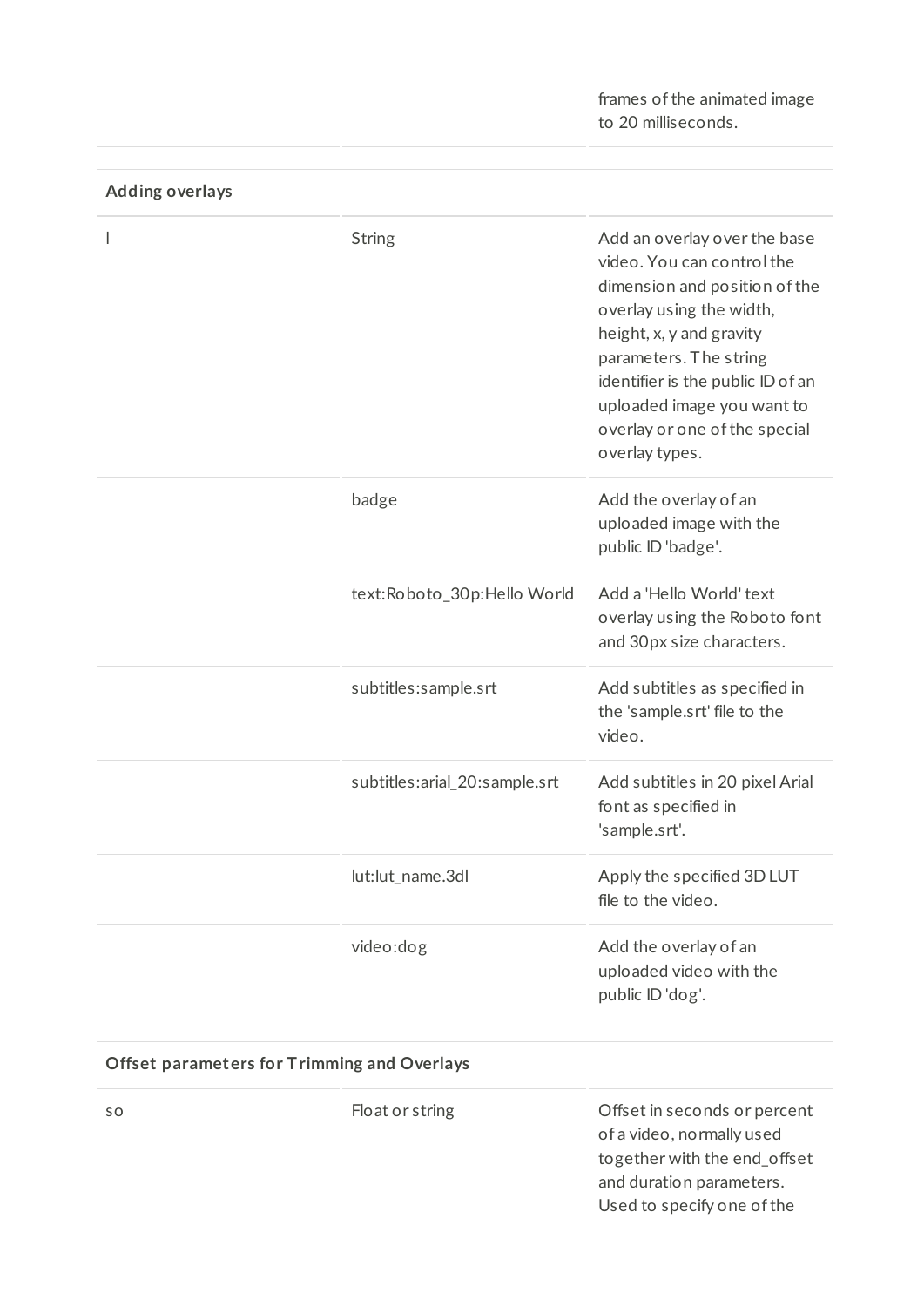following:

- $\bullet$  The start of the video to be kept after trimming.
- The frame to use when generating an image thumbnail.
- When an overlay starts displaying.

|    | 2.63            | Float representing seconds                                                                                                                                                                                                                   |
|----|-----------------|----------------------------------------------------------------------------------------------------------------------------------------------------------------------------------------------------------------------------------------------|
|    | '35p'           | String representing a percent<br>value                                                                                                                                                                                                       |
|    | '35%'           | String representing a percent<br>value (only supported in client<br>libraries and is converted to<br>35p in the generated URL.).                                                                                                             |
|    | auto            | Automatically selects a<br>suitable frame from the first<br>few seconds of the video<br>(only relevant for generating<br>image thumbnails).                                                                                                  |
| eo | Float or string | Offset in seconds or percent<br>of a video, normally used<br>together with the start_offset<br>and duration parameters.<br>Used to specify:<br>• The end of the video to<br>be kept after trimming.<br>• When an overlay ends<br>displaying. |
|    | 5.33            | Float representing seconds.                                                                                                                                                                                                                  |
|    | '75p'           | String representing a percent<br>value.                                                                                                                                                                                                      |
|    | '55%"           | String representing a percent<br>value (only supported in client<br>libraries and is converted to<br>55p in the generated URL).                                                                                                              |